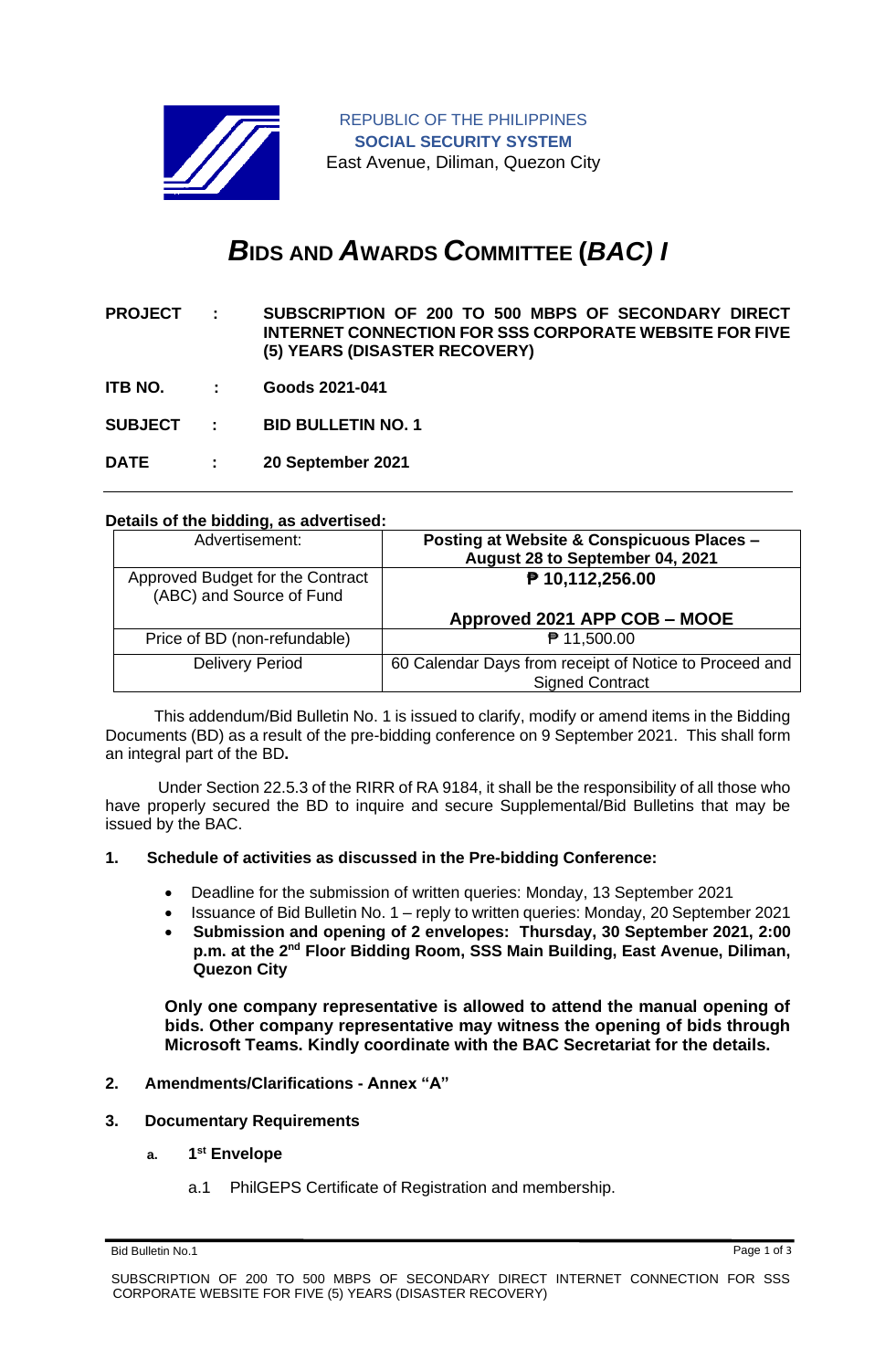In case of uploaded document/s, which validity period had already expired, submit the updated document/s.

- a.2 Statement of all its Ongoing Government and Private Contracts, including contracts awarded but not yet started, if any, whether similar or not similar in nature and complexity to the contract to be bid;
- a.3 Statement of Single Largest Completed Contract (SLCC) similar to the project to be bid, **with supporting documents**, equivalent to at least **50% of the ABC**, completed **within five (5) years** prior to the submission and opening of bids, adjusted by the bidder to current prices using PSA's consumer price index;

For this purpose, similar contracts shall refer to Subscription of 200 to 500 MBPS Internet Bandwidth.

- a.4 NFCC Computation or committed Line of Credit (form supplied)
- a.5 JVA, in case of Joint Venture Class "B" Documents (Each partner of the joint venture shall submit the legal eligibility documents. The submission of technical and financial eligibility documents by any of the joint venture partners constitute compliance, except for SSS Clearance that must be complied by all JV partners);
- a.6 Bid Security (2% of the ABC for Cash or Manager's/Cashier's Check payable to SSS or Bank Draft of the ABC, 5% of the ABC for Surety Bond **or** Bid Securing Declaration – form supplied) and **a copy of the Authority to Notarize from the Notary Public).**
- a.7 Technical Documents project requirements
	- Section VI Schedule of Requirements (page 28)
	- Section VII Statement of Compliance with the Technical Specifications (pages 29 to 34)
- a.8 Omnibus Sworn Statement **and a copy of the Authority to Notarize from the Notary Public.**
- a.9 Foreign ownership limited to those allowed under the rules may participate in this Project, provided must submit any of the following:
	- Copy of Treaty, International or Executive Agreement; Or

• Certification from the relevant government office of their country stating that Filipinos are allowed to participate in government procurement activities for the same item or product.

• Certification from the DTI if the Bidder claims preference as a Domestic Bidder or Domestic Entity.

## **b. Checklist of the 2nd envelope:**

- b.1 Bid Form (form supplied) pages 40 to 41
- b.2 Bid Breakdown (form supplied) page 42

## **c. Additional Requirements to be submitted by the bidder with the Lowest Calculated Bid**

- c.1 2020 Income Tax Return filed through Electronic Filing and Payment System (EFPS) corresponding to the submitted Audited Financial Statement;
- c.2 Quarterly VAT for the period January to June 2021 or latest available Quarterly VAT;
- c.3 Documents listed in the Platinum Membership and updates, if any;
	- **SEC/DTI Registration**
	- 2021 Mayor's Permit
	- ⚫ Valid Tax Clearance
	- ⚫ 2020 Audited Financial Statement filed through EFPS

Bid Bulletin No.1 Page 2 of 3